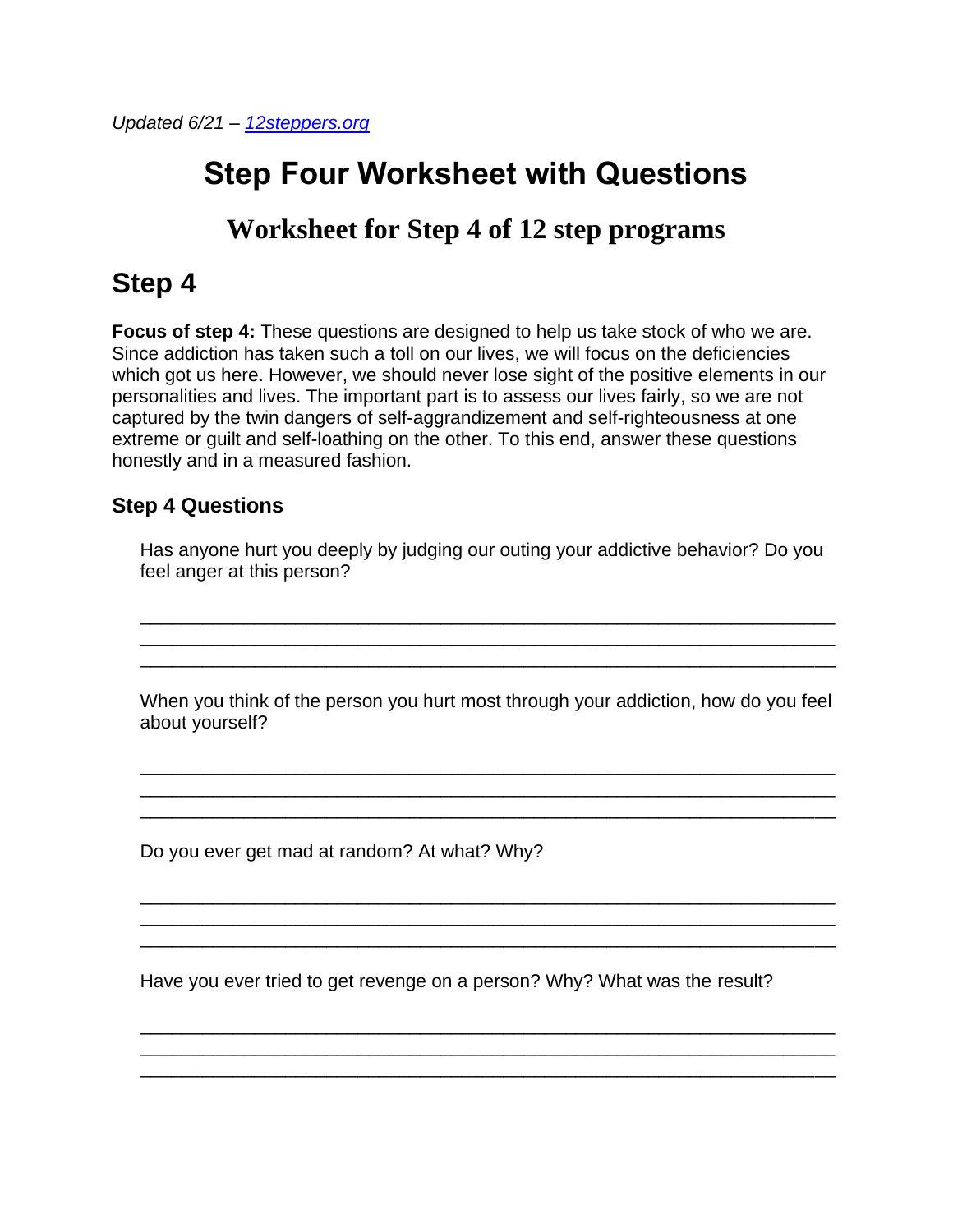Do you ever feel self-loathing? What triggers it?

Do you suffer from a lack of confidence or overconfidence? If so, do you ever veer from one extreme to another? Why?

<u> 1980 - Johann Barn, amerikan bernama di sebagai bernama di sebagai bernama di sebagai bernama di sebagai ber</u>

What form of behavior do you find most aggravating in others? Do you ever behave that way?

When people hurt you, do they apologize? Would you prefer that they did? Do you apologize for hurting others?

Do you have character traits which you associate with addiction? Are they purely negative or have you also used them for beneficial purposes?

If you had a chance to do-over one incident in your life, what would it be? Why?

What is the best trait you inherited from your parents and what is the worst?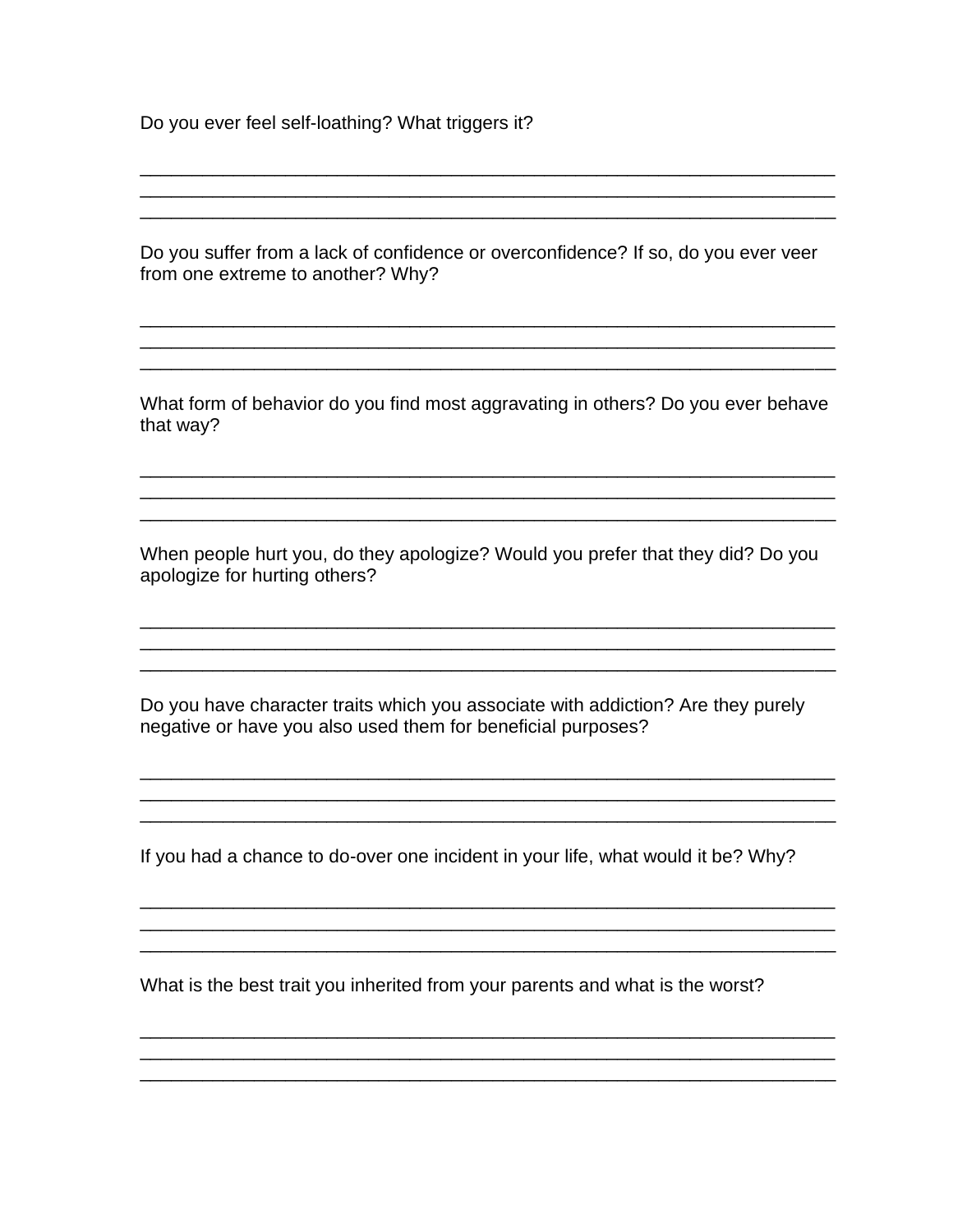Think about your worst traits. Do you think you were born with them or were they shaped by your environment?

Do you blame anyone else for your addiction? Is that justified?

Have you ever experienced trauma? Was your addiction a coping mechanism?

Look at the most important decisions of your life. Do your good decisions have anything in common? What about your bad ones?

Do you feel responsible for the damage you caused because of your addiction? Why?

Have you ever done something you are so ashamed of, that you have told no one or almost no one about it? Why have you avoided sharing it?

Do you think you judge yourself too harshly or too leniently?